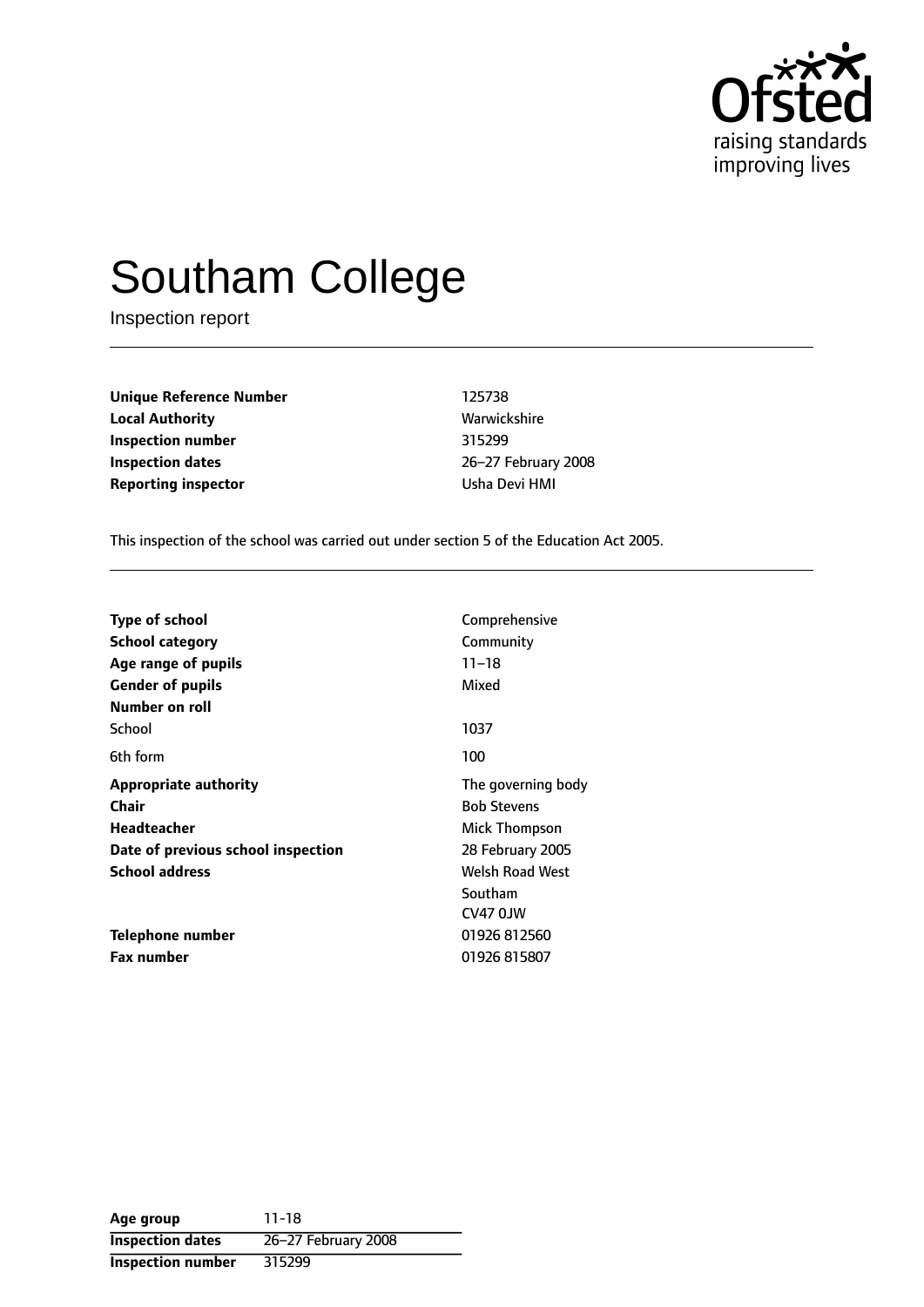.

© Crown copyright 2008

#### Website: www.ofsted.gov.uk

This document may be reproduced in whole or in part for non-commercial educational purposes, provided that the information quoted is reproduced without adaptation and the source and date of publication are stated.

Further copies of this report are obtainable from the school. Under the Education Act 2005, the school must provide a copy of this report free of charge to certain categories of people. A charge not exceeding the full cost of reproduction may be made for any other copies supplied.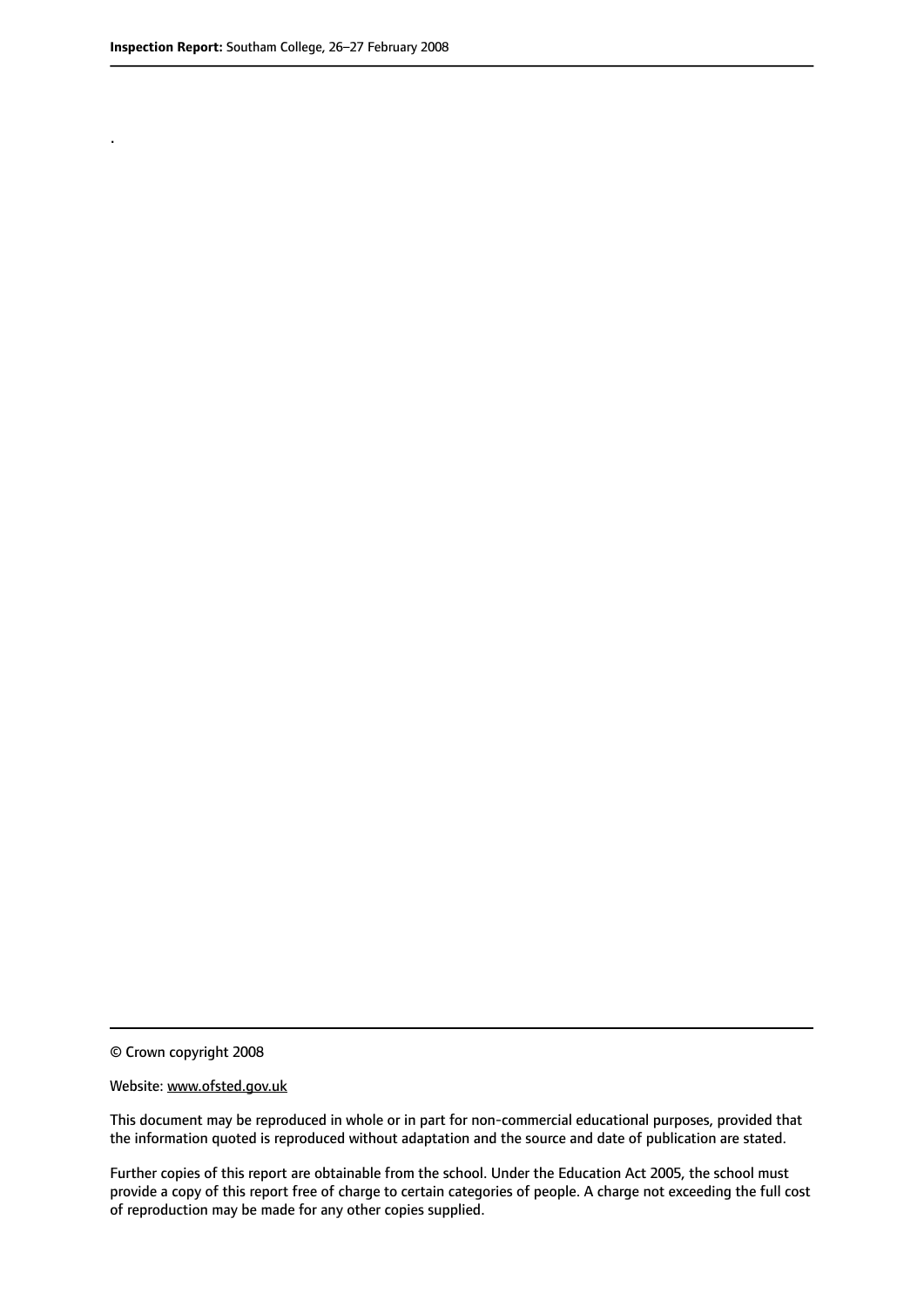# **Introduction**

The inspection was carried out by one of Her Majesty's Inspectors and four Additional Inspectors.

### **Description of the school**

Southam College is larger than the average sized school. Most of the students are from White British backgrounds. Very few students are learning English as an additional language. The number of students eligible for free school meals is lower than average. The proportion of students with learning difficulties and/or disabilities(LDD) is higher than the national average. The college achieved its Specialist Technology Status in 2000, Humanities College Status in 2004 and Vocational College Status in 2006. The college has received a national award in recognition of its involvement in the Engineering Education Scheme.

#### **Key for inspection grades**

| Grade 1 | Outstanding  |
|---------|--------------|
| Grade 2 | Good         |
| Grade 3 | Satisfactory |
| Grade 4 | Inadequate   |
|         |              |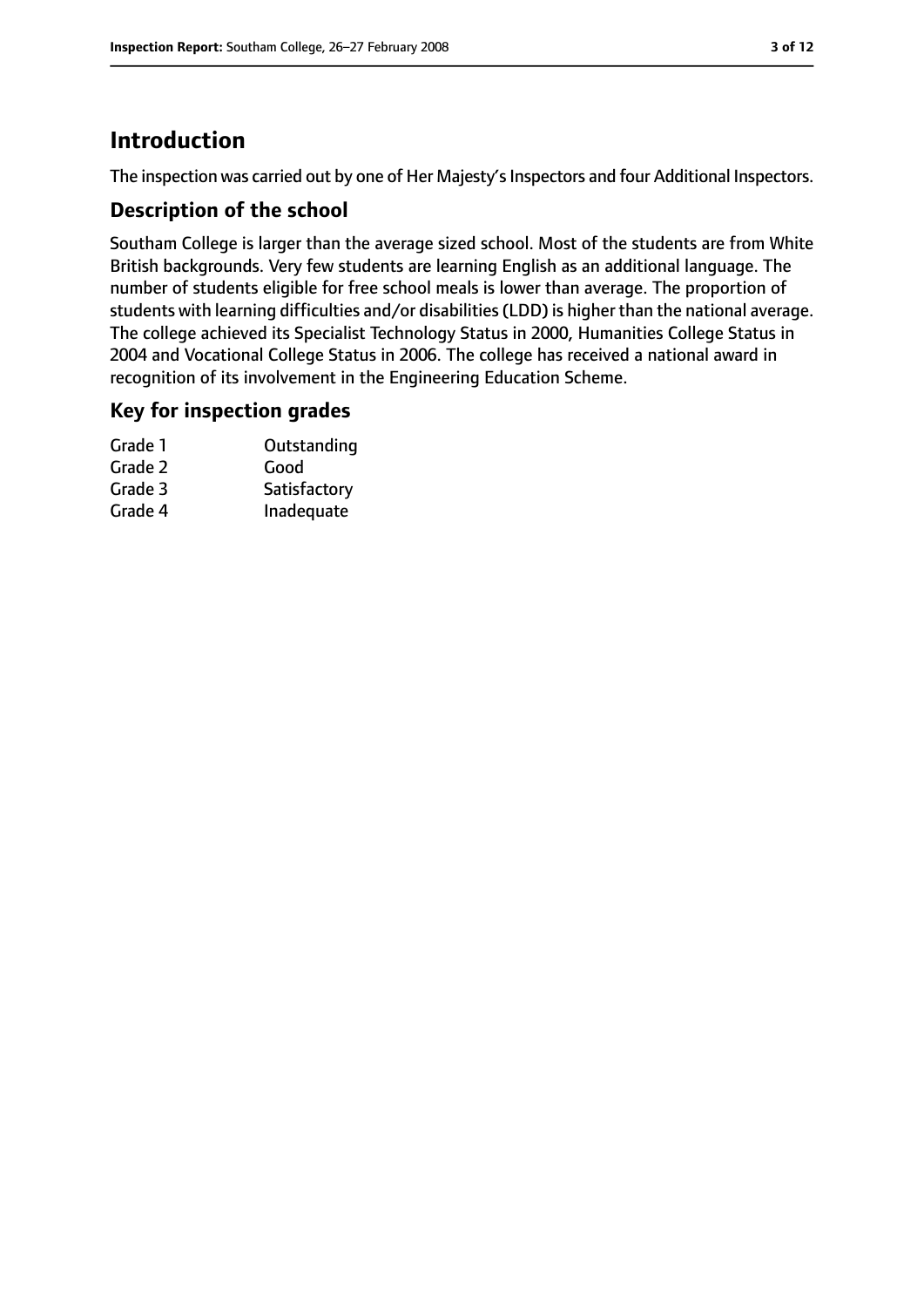## **Overall effectiveness of the school**

#### **Grade: 2**

This is a good and improving college and it has some outstanding features. The headteacher provides strong direction and purposeful leadership. Senior managers, staff and governors support him well and share his commitment to build on previous achievements and make the college even better. The college effectively uses monitoring and self-evaluation processes to identify whole-school strengths and areas for improvement. However, subject leaders' monitoring and evaluation are not always as rigorous as they could be. This sometimes leads to inconsistent feedback to staff about their performance and the stepsthey need to take to accelerate students' progress.

Students join the college with standards that are similar to those found nationally. From this starting point, students make good progress overall. They make outstanding progress in mathematics and physical education (PE). In 2005, the college was in the top 12% for progress in mathematics. In 2007, it was in the top 6%. Students with LDD make outstanding progress because of the excellent individual support and academic guidance they receive. Following the previous inspection, the college staff reviewed their teaching methods, improved their systems for monitoring students' progress and provided boys who were at risk of underachieving with targeted support. These combined actions successfully improved the levels of boys' attainment. School data and national tests results show that boys are making better progress than previously. However, the college is aware that while the progress of boys has improved, in 2007, girls in Key Stage 4 did not perform as well as expected. The college has recently introduced additional support through individual and group sessions. Early indications are that their progress is beginning to improve.

At the time of the last inspection leadership and management of the sixth form was unsatisfactory. The rate of progress made by students in the sixth form was also slower than the progress made by students in the main school. The college successfully responded to these areas of improvement by restructuring staffing, disseminating effective teaching methods and more closely monitoring the progress of students. This has had a positive impact on the leadership and management of the sixth form, which is now good. Students are now making good and improving progress. The latest data show sixth form students are performing above local and national averages. This, coupled with the college's positive impact on boys' achievement, demonstrates its good capacity to improve further. Teaching and learning are good and some is outstanding. The progress that students make accelerates when teachers ensure an appropriate balance between teacher input and the opportunity for students to work independently. Students also make rapid progress when teachers give them the opportunity to evaluate the quality of their work, and set and review their targets for improvement. In one excellent art lesson, the teacher provided students with individual guidance and feedback that enabled them to make accelerated progress and produce work of a very high standard. One student commented, 'this approach inspires me to improve'. However, this highly effective practice is inconsistent and the overall academic guidance that students receive is good.

The curriculum is good. The college uses its Specialist Status well to extend the curriculum and offer an outstanding range of enrichment activities. Links with local businesses, for example, effectively support the delivery of enterprise education. Good care and guidance provided by the school ensure that students' personal development and well-being are good with outstanding features. Notable strengths include students' excellent understanding of leading a healthy lifestyle and the contribution they make to the college and local community.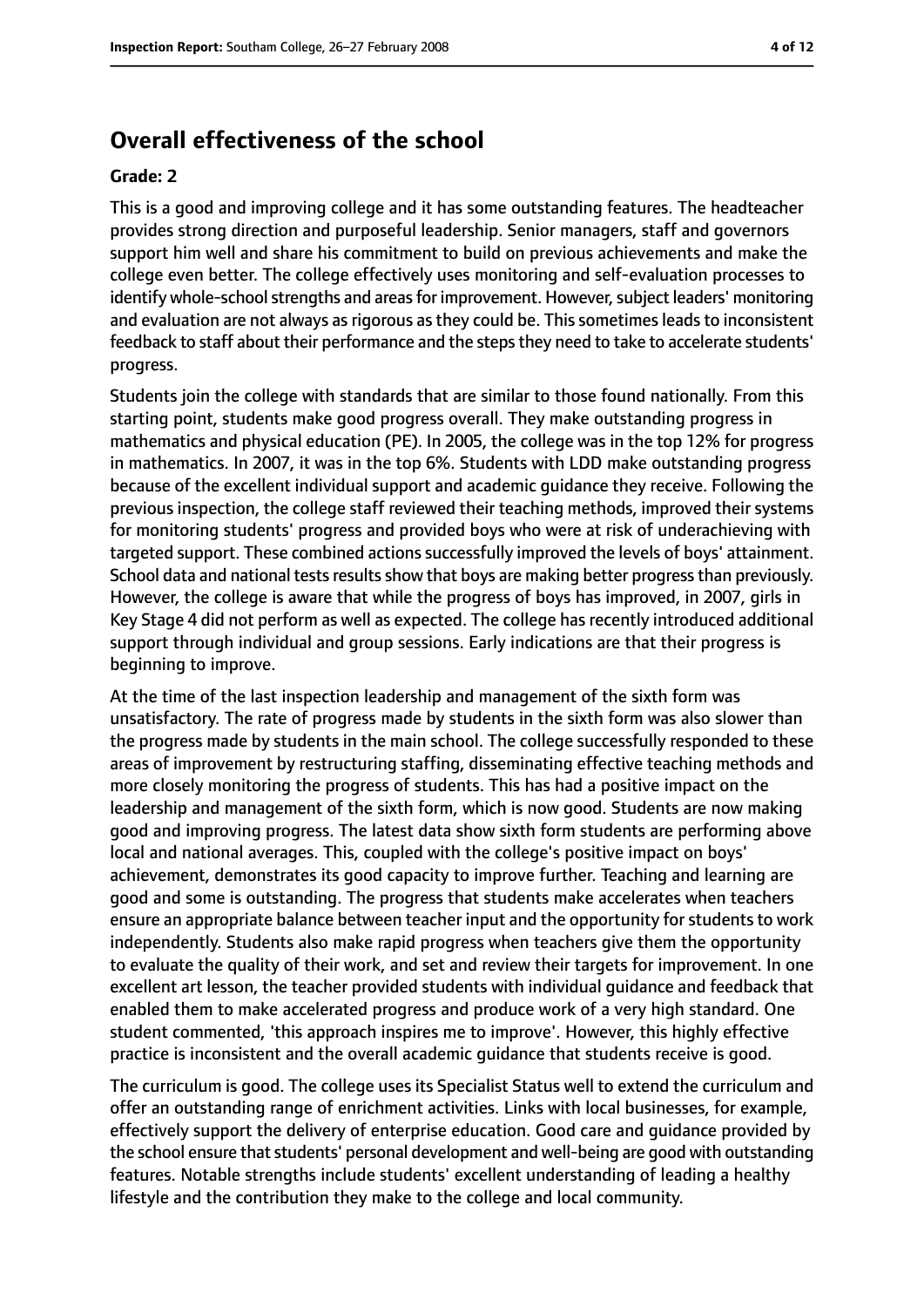# **Effectiveness of the sixth form**

#### **Grade: 2**

Standards in the sixth form are above average and achievement is good. Since the previous inspection, there has been a marked improvement. The college's latest assessment data show that the upward tend in students' achievement isset to continue. Students make good progress because of good teaching. A small proportion of teaching is outstanding. Students demonstrate high levels of maturity towards their studies. Students relish opportunities to work independently. For example, in one outstanding information and communication technology (ICT) lesson, the students explored a database for a car hire company. Students appreciate detailed information on the progress they are making and the steps they need to take to meet their learning targets. However, not all teachers use such productive methods consistently. Some students commented that a few teachers 'do not push you to your limit'.

Sixth form students' personal development is good. An exceptional feature is the outstanding contribution they make to the community. Many help younger students with reading, others run activities for these students and offer support in primary schools. Whilst there are many opportunities for spiritual, moral, social and cultural development, the college does not sufficiently monitor this provision. Consequently, some students' development in these aspects is restricted. It is also possible for a sixth form student to avoid all sporting activity. Almost all Year 13 students enter university, nearly all being prepared to move away from home for the best course which meets their needs.

Good leadership and management have successfully tackled the weaknesses identified at the previous inspection. Outstanding links with other institutions significantly enrich students' experiences, preparing them well for the future.

#### **What the school should do to improve further**

- Ensure students achieve consistently well, particularly girls in Key Stage 4.
- Increase the opportunities students have to work independently and evaluate the quality of their work.
- Use the existing best practice to iron out inconsistencies in monitoring and evaluating the performance of teaching.

# **Achievement and standards**

#### **Grade: 2**

#### **Grade for sixth form: 2**

Standards are above average and achievement is good overall. Attainment on entry to Year 7 is average. In the 2007 end of Year 9 national tests, students made good progress in English and science and excellent progress in mathematics. The progress they made in mathematics was in the top 2% of schools nationally. In contrast, students in Key Stage 4 made slower progress compared to those in Key Stage 3. Girls did not perform as well as boys. There were also some variations in performance between subjects, with students doing less well in English. However, current college data show the proportion of students expected to achieve five GCSEs at grade C or higher this year has notably improved. This is a result of targeted support and the reorganisation of teaching groups. The college recognises that further work is required to accelerate the progress made by girls. In the sixth form, standards have recently improved and are now above the average; achievement is good.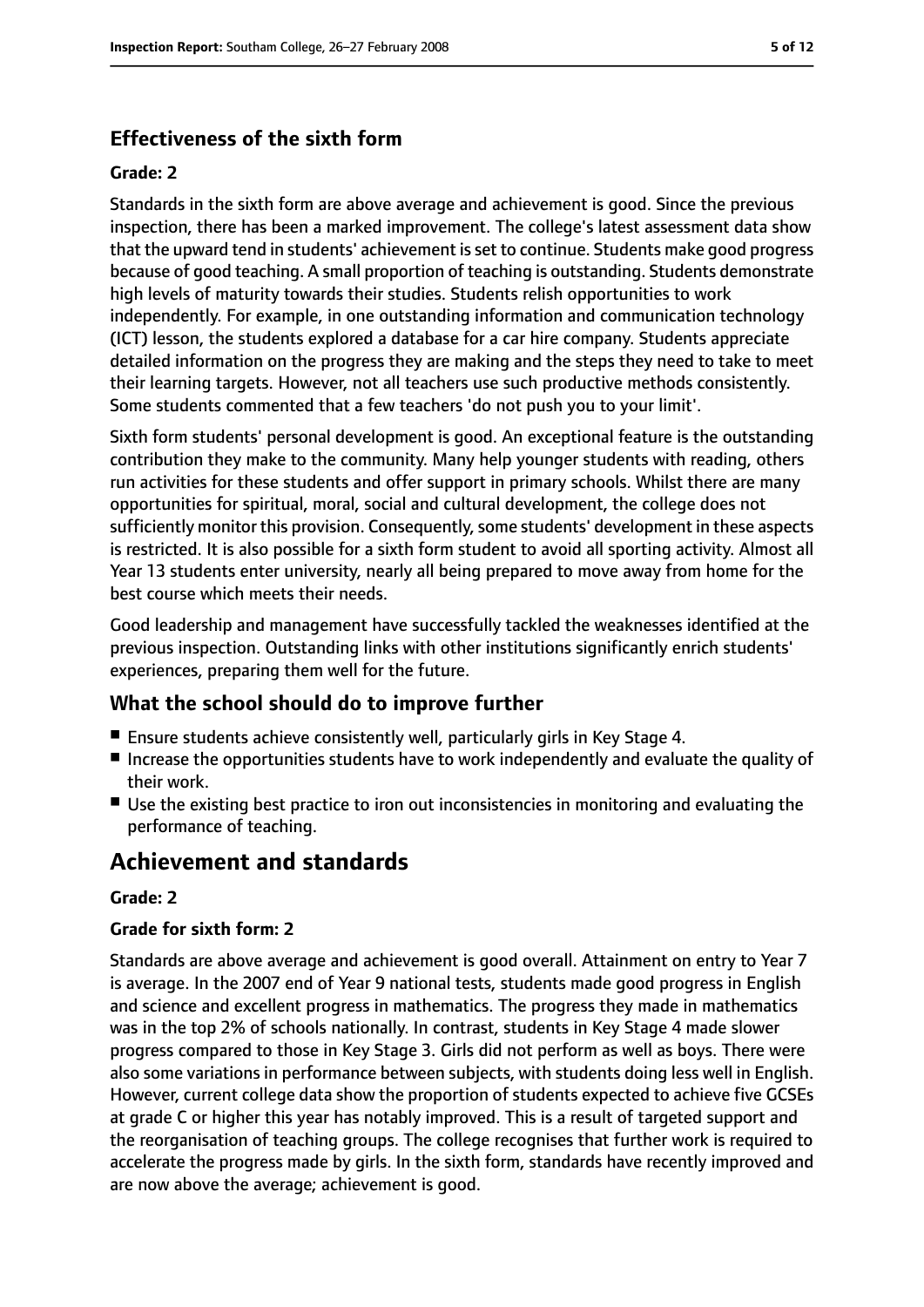# **Personal development and well-being**

#### **Grade: 2**

#### **Grade for sixth form: 2**

Students enjoy coming to college, feel safe and they have consistently very high levels of attendance. They have a good relationship with adults and value their support. There is a mutual appreciation of the well-organised mentoring opportunities available. A high proportion of students take part in the outstanding range of extra-curricular activities, particularly sport, drama and music. A few parents expressed concerns about behaviour. However, both in lessons and around the college, behaviour is good. Students say that although incidents of bullying and poor behaviour do occasionally occur, the teachers deal with them quickly and effectively.

Students' spiritual, moral, social and cultural development is good. They enjoy contributing to the life of the college and wider community. For example, many students work effectively with primary schools as sports leaders, paired readers and they also arrange social activities for community groups. The students have an outstanding understanding of how to live a healthy lifestyle. This can be seen in their involvement in sport and their active role in ensuring the quality of food is good in the canteen. They also enjoy raising funds for charity and are particularly successful in this. Students take part in a good range of cultural events and experiences, for example exchange visits to Germany. The college council has made a good contribution to improving the college's ecological environment. Students' basic skills of literacy, numeracy and ICT are good and enable them to effectively develop the skills needed to move into working life.

# **Quality of provision**

#### **Teaching and learning**

#### **Grade: 2**

#### **Grade for sixth form: 2**

Students make good progress across the college because of the good teaching they receive. Teachers plan lessons well and students are engaged by the interesting activities. Students' work is marked regularly and some teachers make helpful comments that identify the next steps students need to take to improve their learning. However, this is not yet a consistent practice. Students enjoy their lessons and they behave well. This ensures lessons run smoothly and enhances the progress they make. There are examples of outstanding practice. In the best lessons, teachers give students opportunities to take responsibility for their own learning through tasks that encourage independence and enquiry. Students have good relationships with their teachers and this motivates them to work hard. Where teachers ask probing questions, students have the opportunity to give extended answers. This further accelerates the students' learning. The college is working towards making sure all teachers use this strategy in lessons.

Students with learning difficulties and/or disabilities make excellent progress because teachers and other adults tailor activities and support to meet their needs. In some lessons, teachers plan appropriate challenges for the more able. For instance, in an effective mathematics lesson, students were encouraged to find alternative methods for solving problems. The college is working hard to ensure all teachers plan lessons that challenge students of all abilities.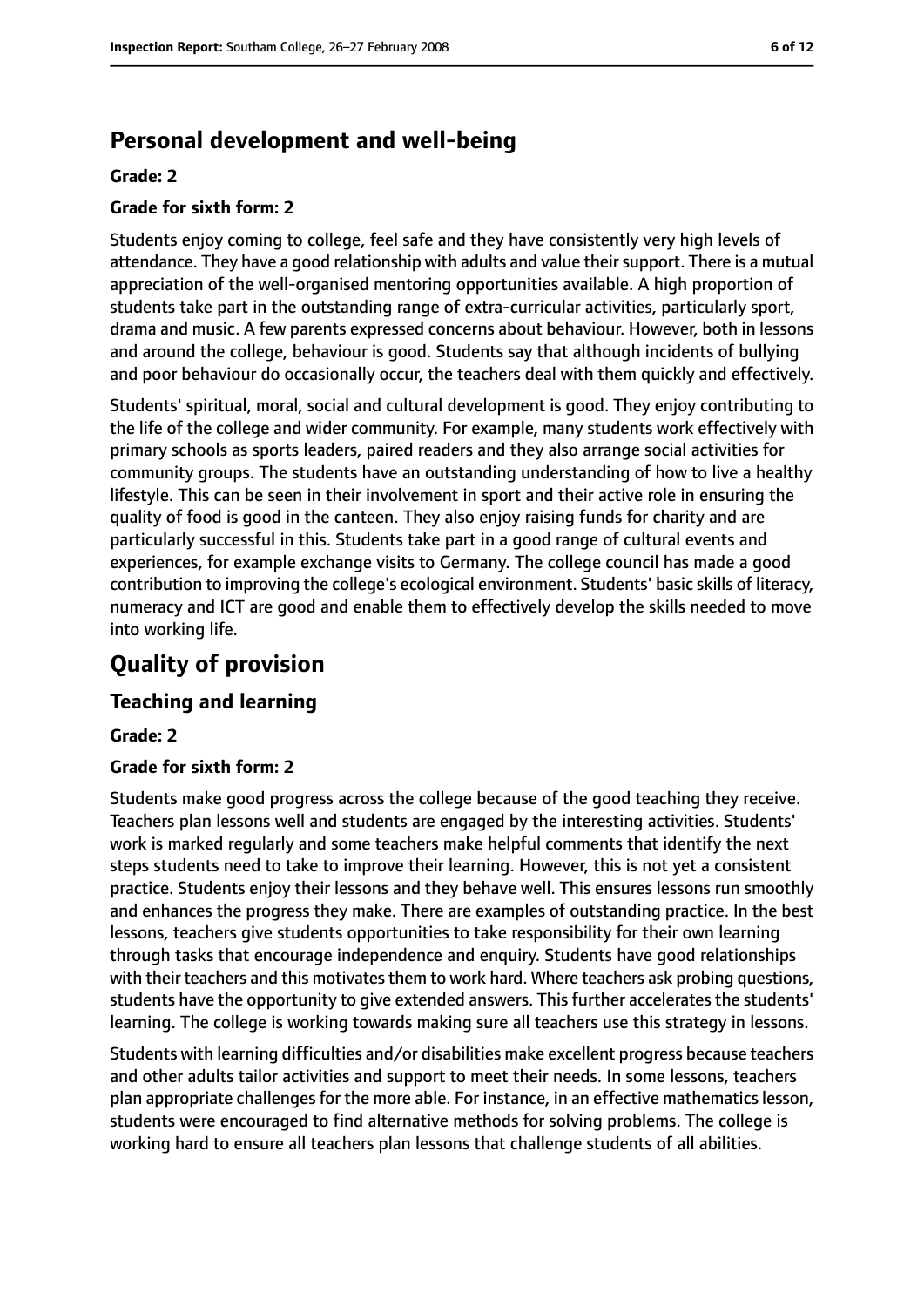## **Curriculum and other activities**

#### **Grade: 2**

#### **Grade for sixth form: 2**

The college provides a good curriculum that contributes to students achievements. Worthy of special note is the provision made for students who enter the college with below expected levels of literacy. The special classes attended by these students in Years 7 to 9 help to improve their literacy. This leads them to achieve well in GCSE examinations. The college effectively meets the needs of students through a range of vocational subjects. These subjects also serve the local economy well. Staff are working well with other local schools and colleges to extend the range of vocational subjects. Providing the opportunity for higher attaining students to study three sciences at GCSE not only results in an appropriate challenge to these students but also provides a very strong base for those wishing to continue studying science after the age of 16.

A high proportion of students take part in the exemplary range of activities outside compulsory lessons. As an example, nearly one fifth of the students took part in a recent dance performance. Visits to the battlefields in France contribute positively to students' historical insight and cultural development. An impressive number of students represent the college in an extensive range of sports, many of which take place on Saturdays. An annual summer school not only develops learning but also eases the move from primary school for many students.

#### **Care, guidance and support**

#### **Grade: 2**

#### **Grade for sixth form: 2**

Care for students is a strong feature of the college, with most parents agreeing that their children are safe and making good progress academically and in their personal development. Requirements for safeguarding and child protection are in place and regularly reviewed. The college promotes students' well-being effectively through its own provision and its outstanding work with a broad range of outside agencies.

The college provides students with good guidance on their choice of courses for GCSE and advanced level and for life outside of the college. The guidance given to support them in making progress towards achieving their test and examination target levels and grades is good, although there are some inconsistencies in day-to-day feedback amongst teachers. A small minority of parents say that the college has not responded to their concerns about target-setting days. The college does offer the opportunity for individual interviews with subject teachers but recognises the need to communicate more effectively. The academic reviews and personal support for students with learning difficulties and/or disabilities are very effective, enabling them to make outstanding progress throughout college.

# **Leadership and management**

#### **Grade: 2**

#### **Grade for sixth form: 2**

The headteacher, supported by the senior staff, leads the college with a strong and principled approach. His exacting standards command respect from staff and students. Systems for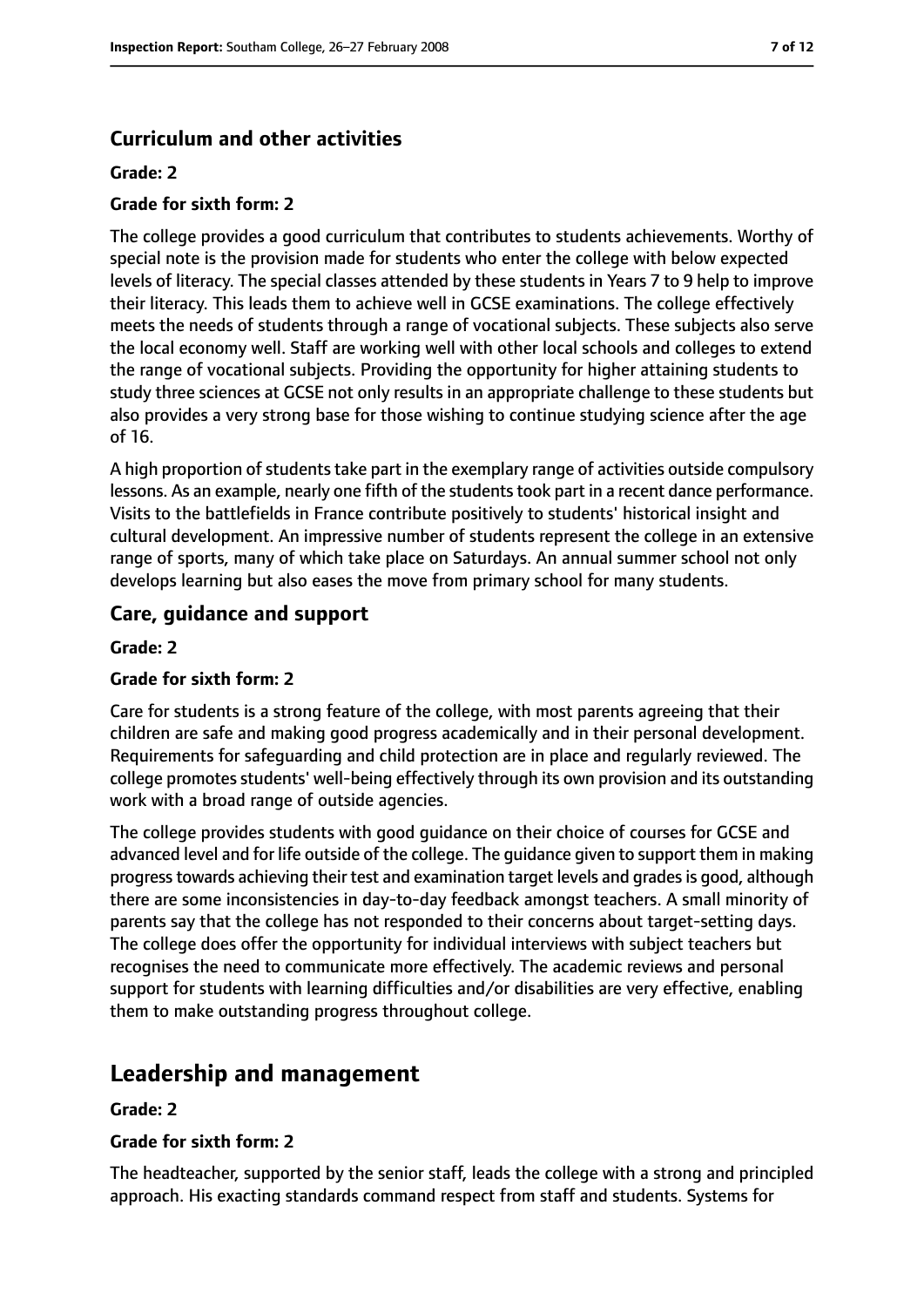monitoring and evaluation are well established. The college is aware it needs to do more work in ensuring all leaders are accurate in identifying the next steps teachers need to take to improve their work. The leadership and management of the college, including the governors, demonstrate a commitment to driving forward college improvement. Leaders have a clear understanding of the college's strengths and the areas it needs to develop. The college knows it needs to provide teachers with more opportunities to share outstanding practice.

The college sets ambitious targets for students and systems are in place to identify any students who underachieve and to intervene swiftly. The impact of the college's Specialist Status is good and the college has forged excellent links with its many partners to enhance the curriculum. For example, the college works with business partners to provide enterprise and work-related experience for students. Overall, parents, carers and the local community hold the school in high regard. Leaders deploy staff and other resources effectively and they secure good value for money. The college is characterised by its strong community ethos and high expectations in which students flourish.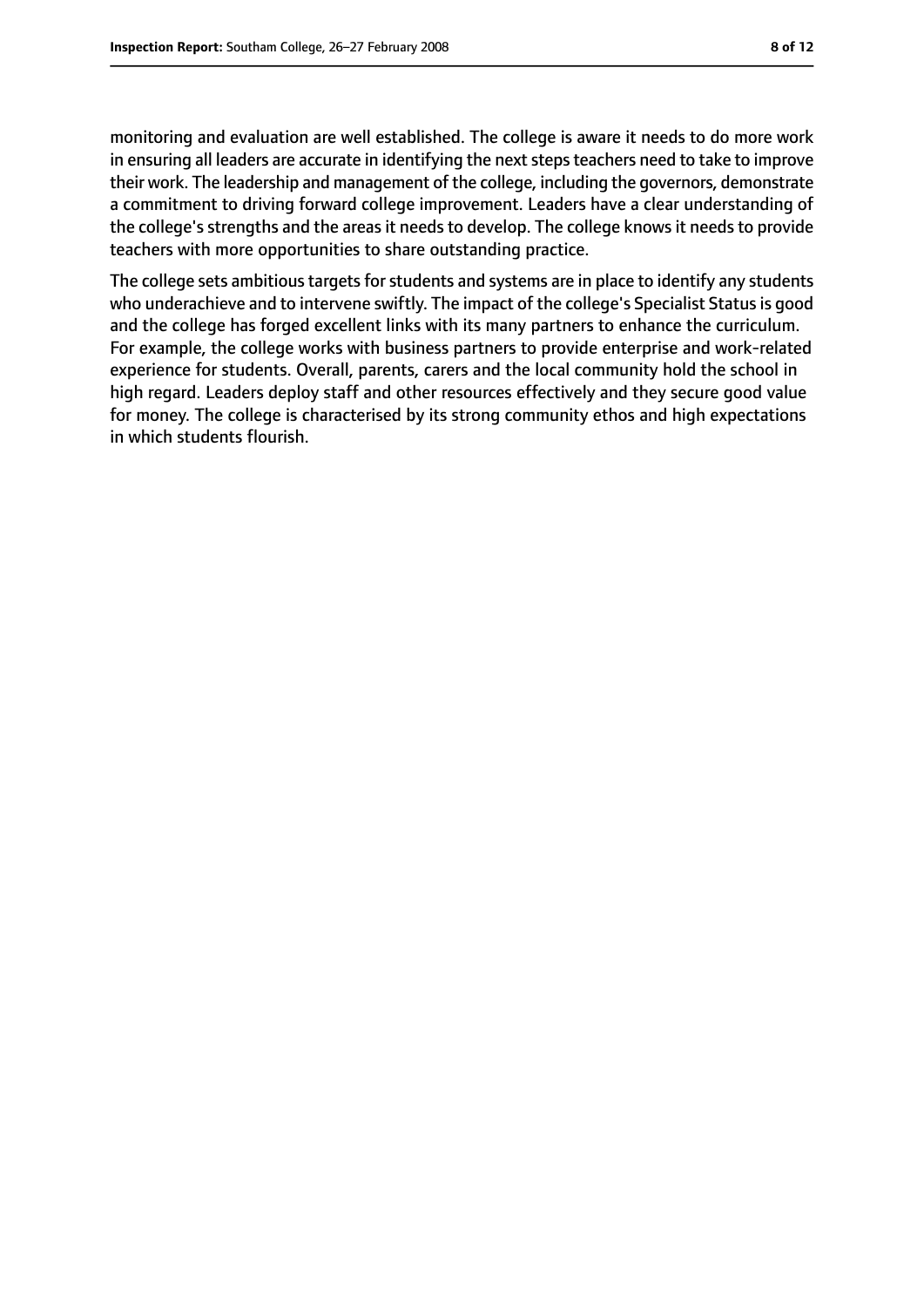**Any complaints about the inspection or the report should be made following the procedures set out in the guidance 'Complaints about school inspection', which is available from Ofsted's website: www.ofsted.gov.uk.**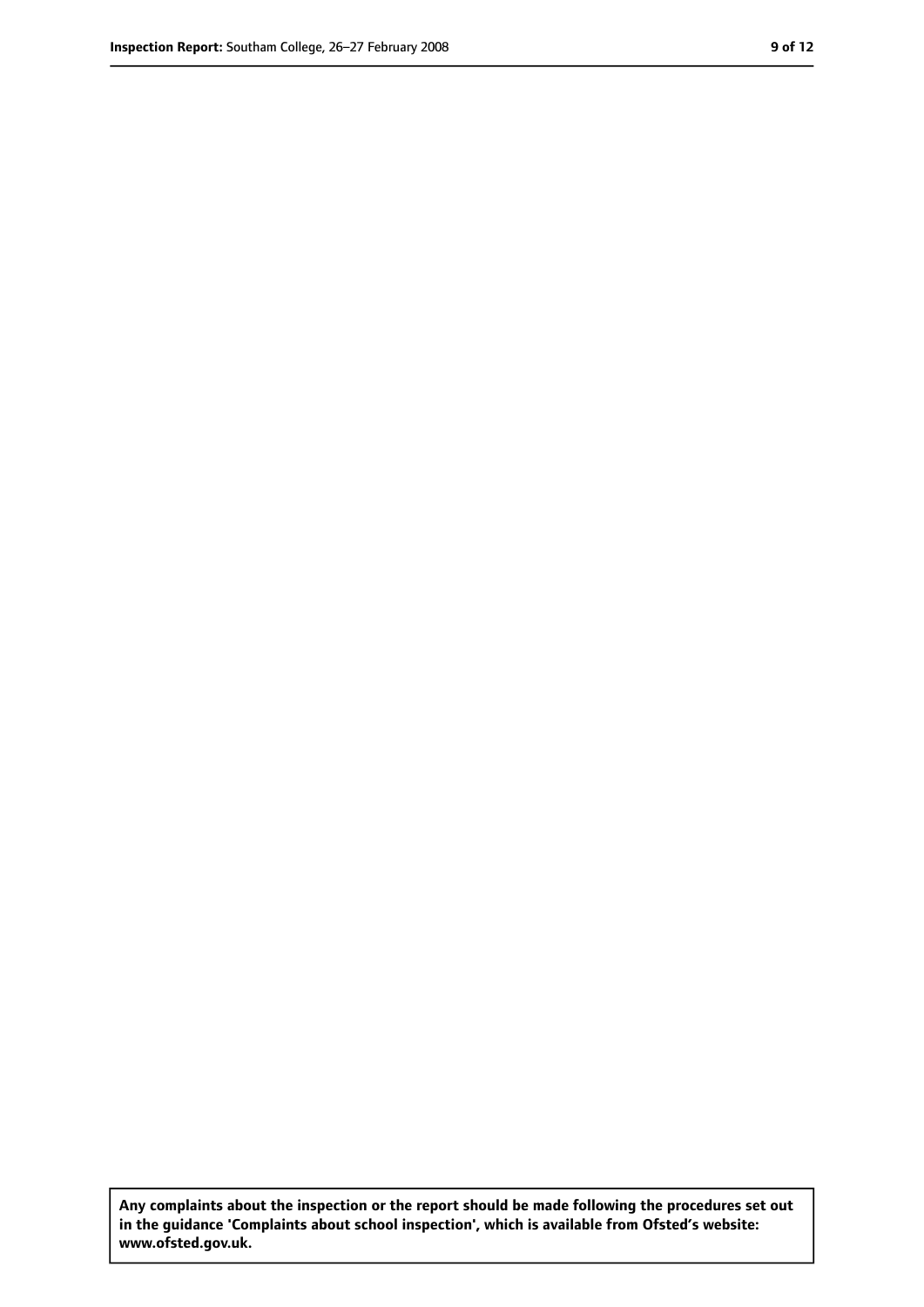#### **Annex A**

# **Inspection judgements**

| Key to judgements: grade 1 is outstanding, grade 2 good, grade 3 | <b>School</b>  | $16-19$ |
|------------------------------------------------------------------|----------------|---------|
| satisfactory, and grade 4 inadequate                             | <b>Overall</b> |         |

## **Overall effectiveness**

| How effective, efficient and inclusive is the provision of<br>education, integrated care and any extended services in meeting<br>the needs of learners? |     |     |
|---------------------------------------------------------------------------------------------------------------------------------------------------------|-----|-----|
| Effective steps have been taken to promote improvement since<br>the last inspection                                                                     | Yes | Yes |
| How well does the school work in partnership with others to<br>promote learners' well-being?                                                            |     |     |
| The capacity to make any necessary improvements                                                                                                         |     |     |

## **Achievement and standards**

| How well do learners achieve?                                                                               |  |
|-------------------------------------------------------------------------------------------------------------|--|
| The standards <sup>1</sup> reached by learners                                                              |  |
| How well learners make progress, taking account of any significant<br>variations between groups of learners |  |
| How well learners with learning difficulties and disabilities make<br>progress                              |  |

# **Personal development and well-being**

| How good is the overall personal development and<br>well-being of the learners?                                  |  |
|------------------------------------------------------------------------------------------------------------------|--|
| The extent of learners' spiritual, moral, social and cultural                                                    |  |
| development                                                                                                      |  |
| The extent to which learners adopt healthy lifestyles                                                            |  |
| The extent to which learners adopt safe practices                                                                |  |
| How well learners enjoy their education                                                                          |  |
| The attendance of learners                                                                                       |  |
| The behaviour of learners                                                                                        |  |
| The extent to which learners make a positive contribution to                                                     |  |
| the community                                                                                                    |  |
| How well learners develop workplace and other skills that will<br>contribute to their future economic well-being |  |

# **The quality of provision**

| How effective are teaching and learning in meeting the<br>full range of the learners' needs?          |  |
|-------------------------------------------------------------------------------------------------------|--|
| How well do the curriculum and other activities meet the<br>range of needs and interests of learners? |  |
| How well are learners cared for, guided and supported?                                                |  |

 $^1$  Grade 1 - Exceptionally and consistently high; Grade 2 - Generally above average with none significantly below average; Grade 3 - Broadly average to below average; Grade 4 - Exceptionally low.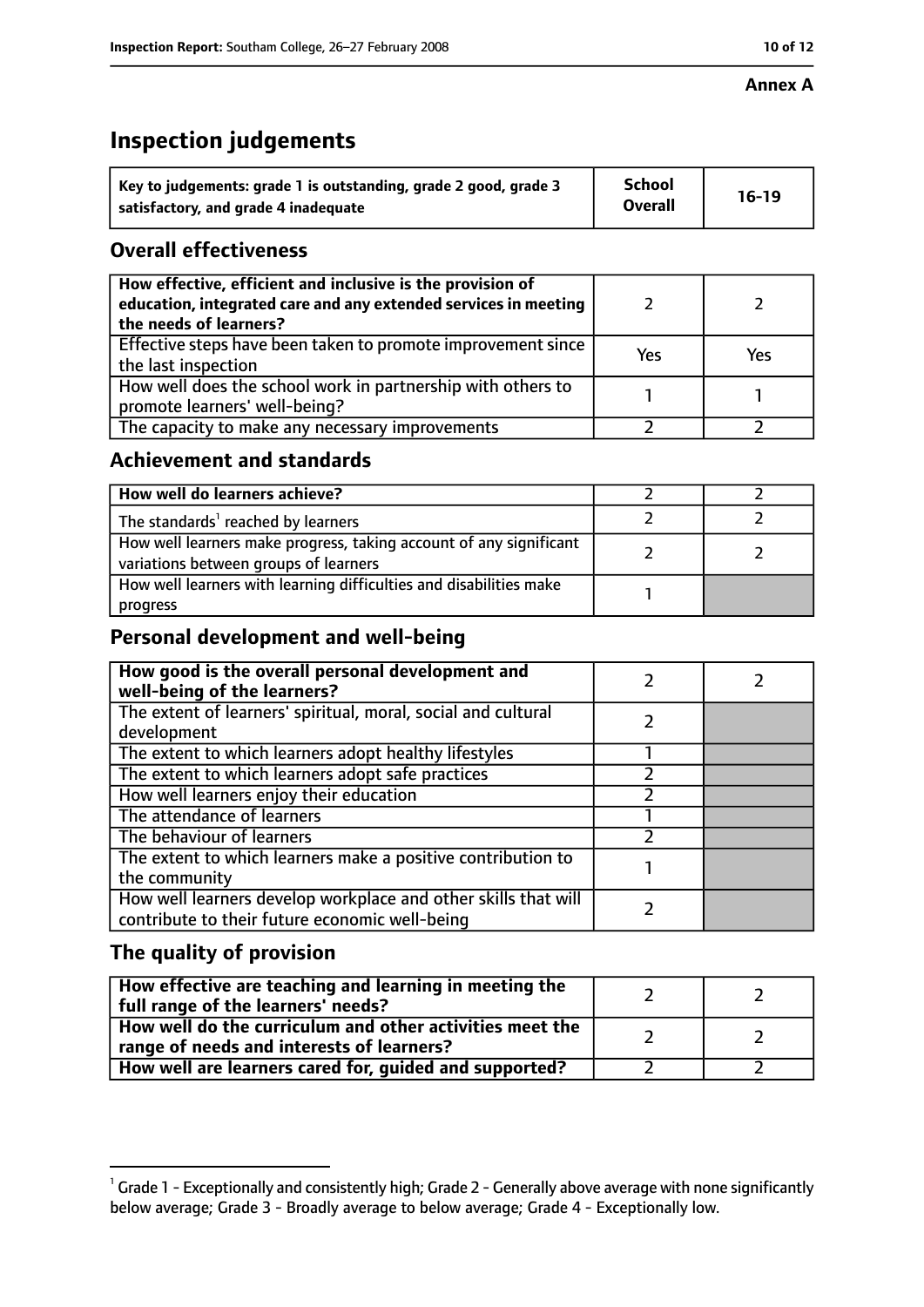#### **Annex A**

# **Leadership and management**

| How effective are leadership and management in raising<br>achievement and supporting all learners?                                                 |               |     |
|----------------------------------------------------------------------------------------------------------------------------------------------------|---------------|-----|
| How effectively leaders and managers at all levels set clear<br>direction leading to improvement and promote high quality of<br>care and education | $\mathcal{P}$ |     |
| How effectively leaders and managers use challenging targets<br>to raise standards                                                                 | $\mathcal{P}$ |     |
| The effectiveness of the school's self-evaluation                                                                                                  | フ             |     |
| How well equality of opportunity is promoted and discrimination<br>tackled so that all learners achieve as well as they can                        | 2             |     |
| How effectively and efficiently resources, including staff, are<br>deployed to achieve value for money                                             | $\mathfrak z$ |     |
| The extent to which governors and other supervisory boards<br>discharge their responsibilities                                                     | $\mathfrak z$ |     |
| Do procedures for safequarding learners meet current<br>qovernment requirements?                                                                   | Yes           | Yes |
| Does this school require special measures?                                                                                                         | No            |     |
| Does this school require a notice to improve?                                                                                                      | No            |     |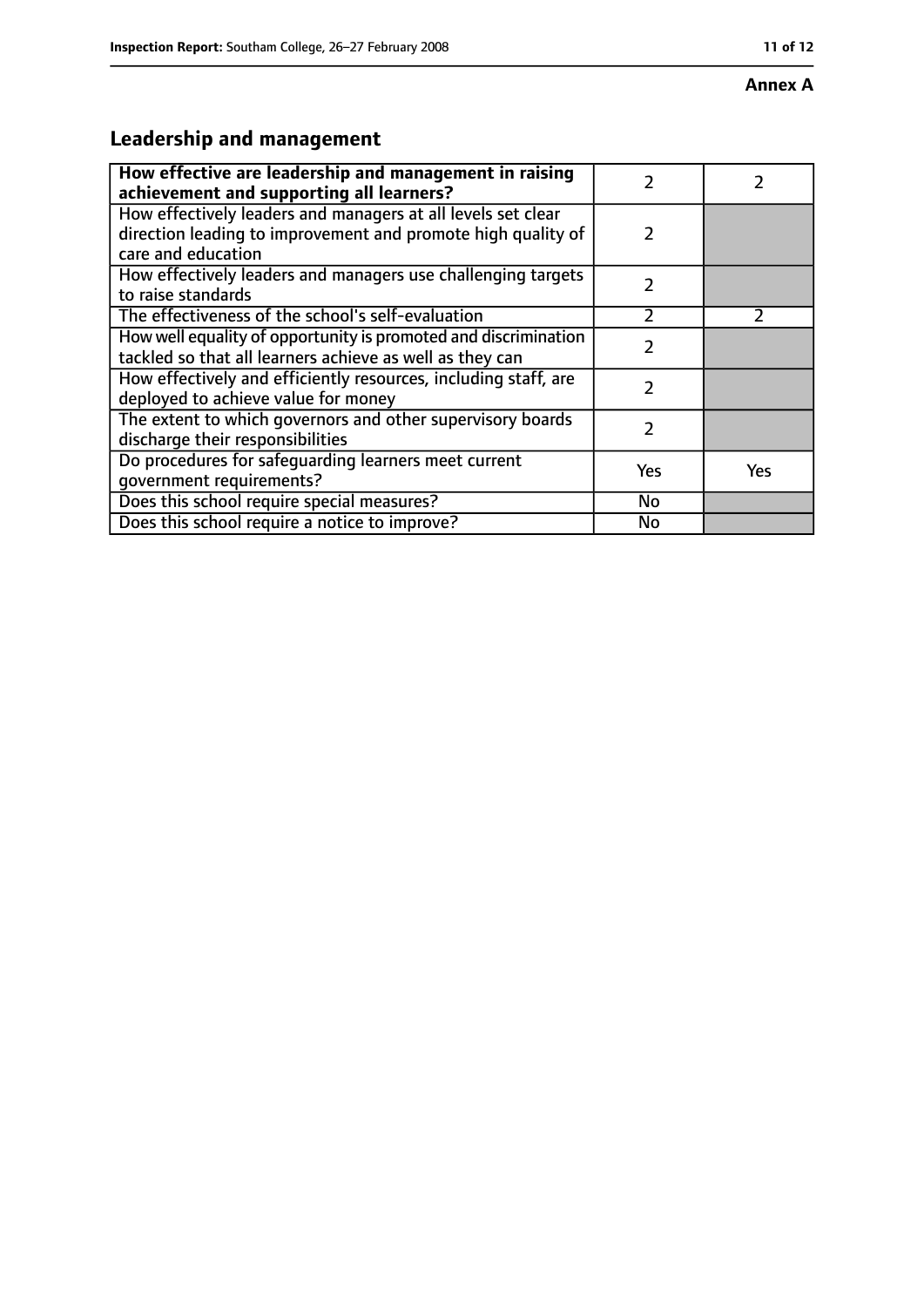#### **Annex B**

# **Text from letter to pupils explaining the findings of the inspection**

28 January 2008

Dear Students

Inspection of Southam College, Southam, CV47 0JW

Thank you for the warm welcome you gave all of us when we inspected your college. We appreciated your readiness to talk to us about your work and valued the opportunity to see how you are getting on. Your comments were very helpful to our understanding of your college.

- Your college is good and has some outstanding features. The quality of education has improved in the sixth form and it is now good. The overall progress you make is good. You make outstanding progress in mathematics and PE and reach standards that are much better than in most schools and colleges. Many of you told us that you are well looked after and you have good relationships with the staff. You enjoy being at Southam and feel, rightly, that you are progressing well. We agree with this view. Some notable strengths are
- Teaching is good and some teaching is outstanding in the college and the sixth form.
- The range of subjects is good and there is an excellent range of extra-curricular activities, especially sport, drama and music activities.
- The exemplary support the college provides for students who are experiencing difficulties.
- The way the college uses its Technology, Humanities and Vocational Specialisms to enhance the curriculum and help you progress well.
- The positive part you play by attending regularly and behaving well in lessons and around the college.

The headteacher, senior leaders and governors have a clear understanding of the college's strengths and weaknesses and all staff share the commitment to keep improving the college. Some things can be better still. We have asked Mr Thompson, staff and governors to make sure you all do as well as you can throughout your time in the college, and particularly girls in Key Stage 4. In your lessons, we have asked teachers to give you more opportunities to work independently and evaluate how well you are doing. We have also asked staff who lead on aspects of the college's work to consistently check how well things are going.

You can help your college improve further by continuing to work hard, attending regularly and sharing your views and ideas for improvement with staff.

On behalf of the inspection team, thank you for making our visit so enjoyable. We wish you every success for the future.

Usha Devi Her Majesty's Inspector